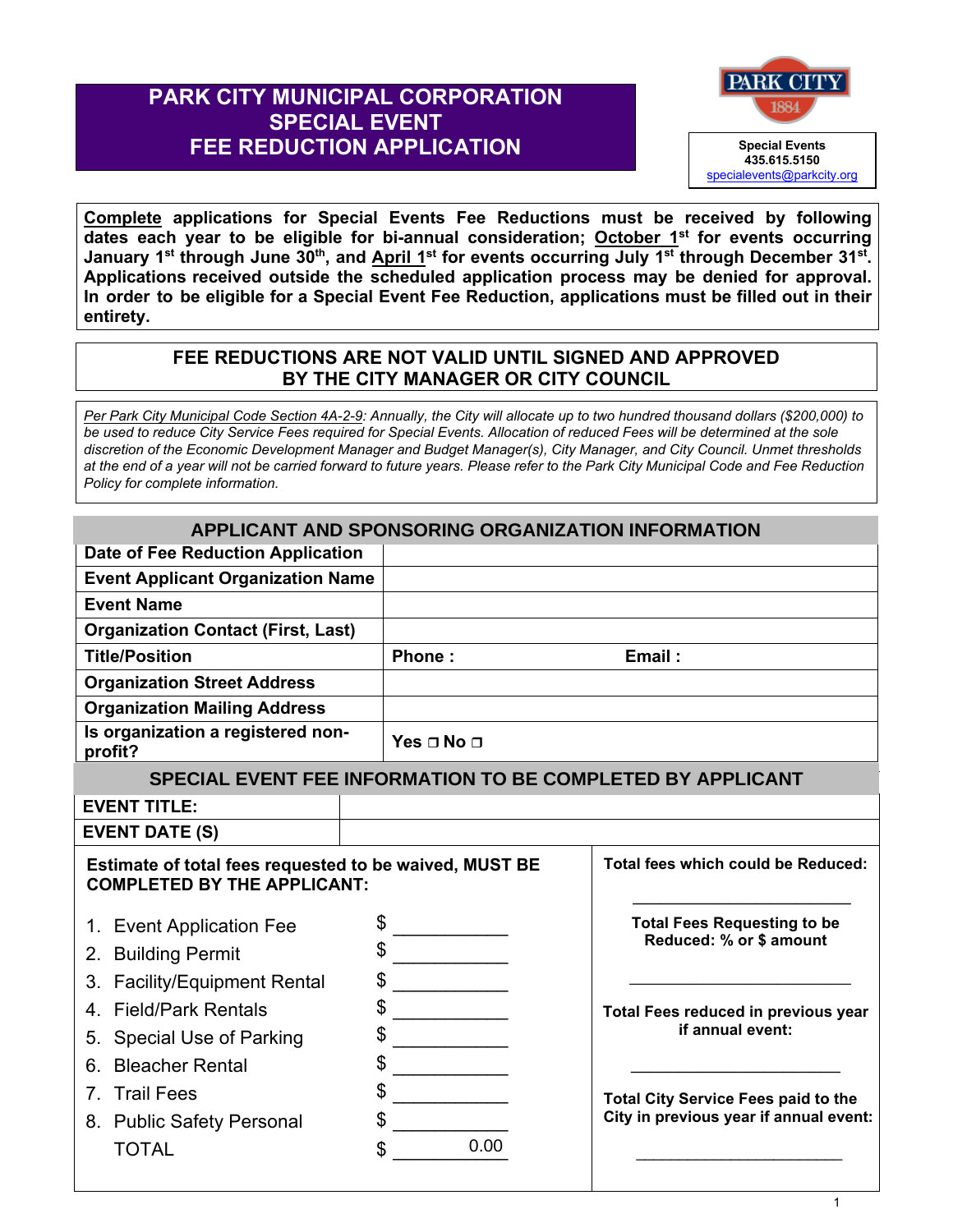| <b>EVENT LEVEL</b><br><b>Circle One</b><br>$\overline{\mathbf{3}}$<br>5<br>$\mathbf{2}$<br>4<br>$O$ $O$ $O$ $O$ | Refer to the Special Event Fee Reduction Policy for more information |                          |  |
|-----------------------------------------------------------------------------------------------------------------|----------------------------------------------------------------------|--------------------------|--|
| □ Local/Community<br><b>Cultural</b>                                                                            | <b>Local/Community Recreational</b>                                  |                          |  |
| <b>Regional Recreational</b><br>$\Box$                                                                          | □ National/International                                             | <b>Regional Cultural</b> |  |

# **SPECIAL EVENT FEE REDUCTION EVALUATION CRITERIA SPECIAL EVENT FEE REDUCTION EVALUATION CRITERIA**

**All questions must be answered in order to be considered. If questions are not applicable, please indicate as so please limit responses to each of the following criteria to no more than 500 words.** 

**1. On a separate page, please indicate your reasons for choosing Park City as the location for your event.**

**2. Will a fee be charged for attendance or participation? Yes No** 

**3. On a separate page, please include a summary of all registration and/or participation fees, and policy regarding participants' or attendees inability to pay such fees.**

**4. Does the event provide free programs to the community, or raise funds for organizations that provide free or low-cost programs local youth, seniors or other underserved populations?**

**Yes No** 

**5. On a separate page, please include a summary of how the event provides programs to the community or raises funds for organizations that provide free or low-cost programs for local youth or youth organizations, seniors or other underserved populations. Your description should address how the above mentioned expect to benefit, and include projections and/or statistics and data.**

**6. On a separate page, please include a summary of how the event will generate positive tax benefits, raise funds for an organization or provide revenue and economic opportunities to Park City to offset City Services and costs required by the event. Your description should include projections and/or statistics and data.**

**7. Does the event provide community and/or economic opportunity during the off season? Please explain on a separate page.**

**8. Applicant demonstrates extraordinary efforts to reduce and mitigate environmental, transportation and residential impacts associated with the event. Please describe mitigation efforts, and statistics to reduce and mitigate environmental, transportation and residential impacts.**

**9. If applicable, please include a Statement of Need on a separate page. Your summary should address how the imposition of fees would create a financial hardship on the Event Applicant or would have a detrimental effect on services provided to the public.**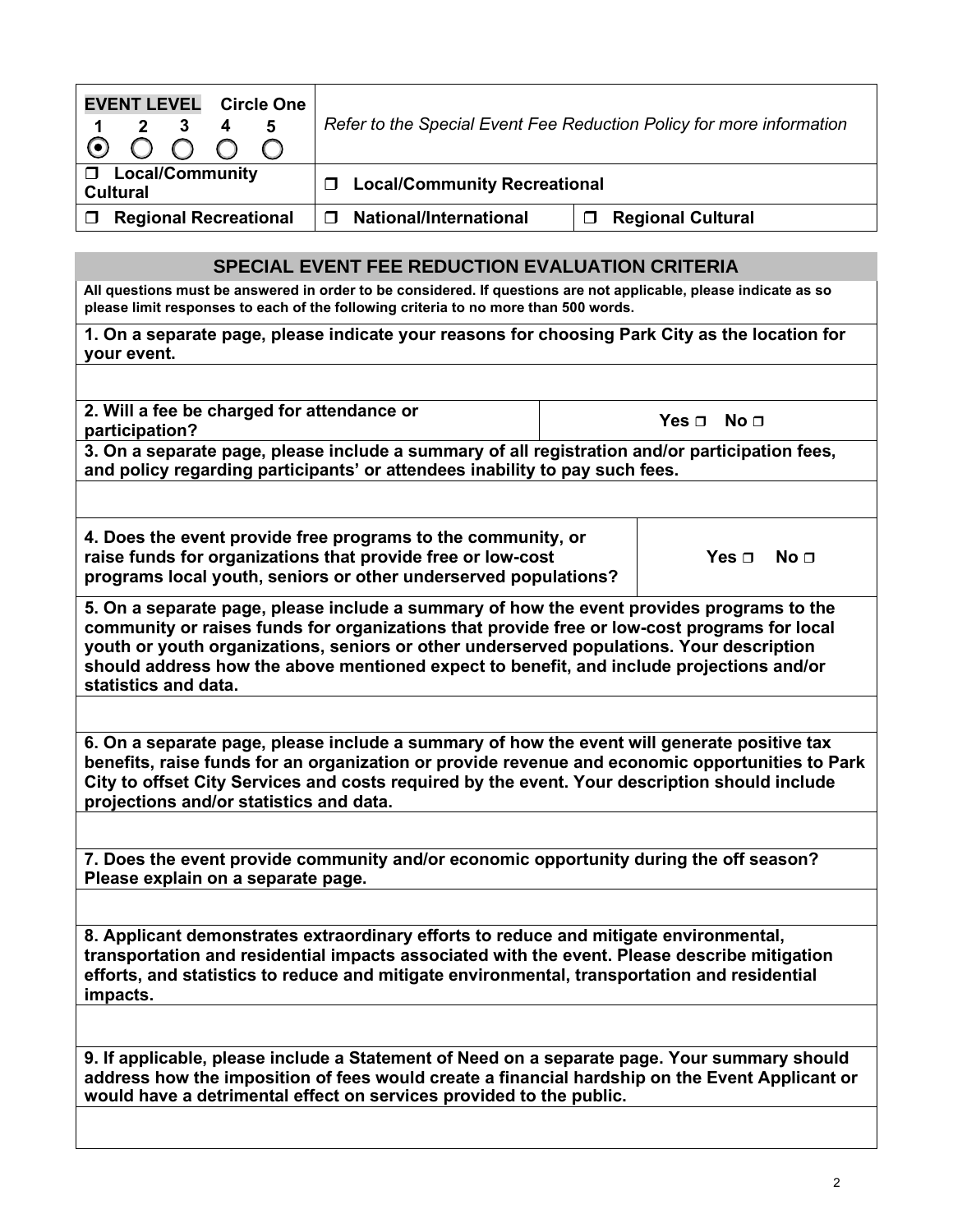## **APPLICANT AND SPONSORING BUDGET INFORMATION**

The following information is required in order for the City to consider waiving Special Event fees. Only direct program or event fees may be listed.

### **Program or Event Expenses**

#### **A. Salaries/ Fees**

| Artists/Performance/Speakers<br><b>Contracted Staff</b> | \$ |      |
|---------------------------------------------------------|----|------|
| Administrative                                          | \$ |      |
| Program Staff                                           | \$ |      |
| Other (Specify)                                         | S  |      |
| <b>Total Salaries/Fees</b>                              | \$ | 0.00 |

#### **B. Facility/ Space Rental Fees (non-city)**



### **C. Remaining Costs (Itemize)**

| Equipment Rental (non-city)                                                                                                 | \$         |                                                                       |    |      |
|-----------------------------------------------------------------------------------------------------------------------------|------------|-----------------------------------------------------------------------|----|------|
| Marketing                                                                                                                   | \$         | <b>Total Donation/</b><br><b>Sponsorship Total</b>                    | \$ | 0.00 |
| Travel                                                                                                                      | \$         | G.<br>Other income (please specify)                                   |    |      |
| Insurance (non-city)                                                                                                        | \$         |                                                                       |    |      |
| Misc. fees (please specify)                                                                                                 | \$         | \$                                                                    |    |      |
| Other (please specify)                                                                                                      | \$         | Attach additional pages as needed to<br>explain other income sources. |    |      |
| <b>Total Event Costs</b>                                                                                                    | \$<br>0.00 |                                                                       |    |      |
| <b>D. Total Special Events Fees</b><br>\$<br>ach additional pages as needed to illustrate details<br>expenses listed above. |            | <b>TOTAL Program Operating Income (E+F+G)</b><br>\$0.00               |    |      |
| TAL Program Operating Expenses (A+B+C+D)<br>0.00                                                                            |            |                                                                       |    |      |

#### **D. Total Special Events Fees**

$$
\texttt{\$}
$$

**Attach additional pages as needed to illustrate details of expenses listed above.** 

#### **TOTAL Program Operating Expenses (A+B+C+D)**

**\$** 

## **Program or Event Income**



#### **F. Donations or Sponsorships**

| Expenses               |                                     |                                                                       | <b>Program or Event Income</b> |                       |  |
|------------------------|-------------------------------------|-----------------------------------------------------------------------|--------------------------------|-----------------------|--|
|                        |                                     | <b>Registration and/or Participation Income</b><br>Е.                 |                                |                       |  |
| ance/Speakers<br>ff.   | \$                                  | \$                                                                    |                                |                       |  |
|                        | \$                                  | participants x                                                        | \$                             | reg. or part.<br>fees |  |
|                        | \$                                  | <b>Donations or Sponsorships</b><br>F.                                |                                |                       |  |
|                        | \$                                  | Corporate/ Business                                                   | \$                             |                       |  |
|                        |                                     | <b>Foundations/ Grants</b>                                            |                                | \$                    |  |
| Fees                   | \$<br>0.00                          | Clubs/Organizations                                                   |                                | \$                    |  |
| Rental Fees (non-city) |                                     | Memberships                                                           |                                | \$                    |  |
| sts (Itemize)          |                                     | <b>Individual Donors</b>                                              |                                | \$                    |  |
|                        |                                     | Other (please specify)                                                |                                | \$                    |  |
| htal (non-city)        | \$<br>\$                            | <b>Total Donation/</b><br><b>Sponsorship Total</b>                    |                                | \$<br>0.00            |  |
|                        | \$                                  |                                                                       |                                |                       |  |
| ⊢city)                 | \$                                  | G.<br>Other income (please specify)                                   |                                |                       |  |
| ase specify)           | \$                                  | \$                                                                    |                                |                       |  |
| specify)               | \$                                  | Attach additional pages as needed to<br>explain other income sources. |                                |                       |  |
| osts                   | 0.00<br>\$                          |                                                                       |                                |                       |  |
| <b>Events Fees</b>     |                                     | <b>TOTAL Program Operating Income (E+F+G)</b>                         |                                |                       |  |
| bove.                  | ges as needed to illustrate details | \$0.00                                                                |                                |                       |  |
|                        | erating Expenses (A+B+C+D)          |                                                                       |                                |                       |  |
|                        |                                     |                                                                       |                                |                       |  |
|                        | <b>AGREEMENT AND SIGNATURE</b>      |                                                                       |                                |                       |  |

#### **G. Other income (please specify)**

# AGREEMENT AND SIGNATURE AND SIGNATURE AND SIGNATURE AND SIGNATURE AND SIGNATURE AND SIGNATURE AND SIGNATURE AN **I hereby certify that the information provided is true and correct to the best of my knowledge and that a true financial hardship would be wrought on the organization I represent if the municipal event fees are not waived. Name (printed) Signature** *(if electronic signature is available)***: Date:**